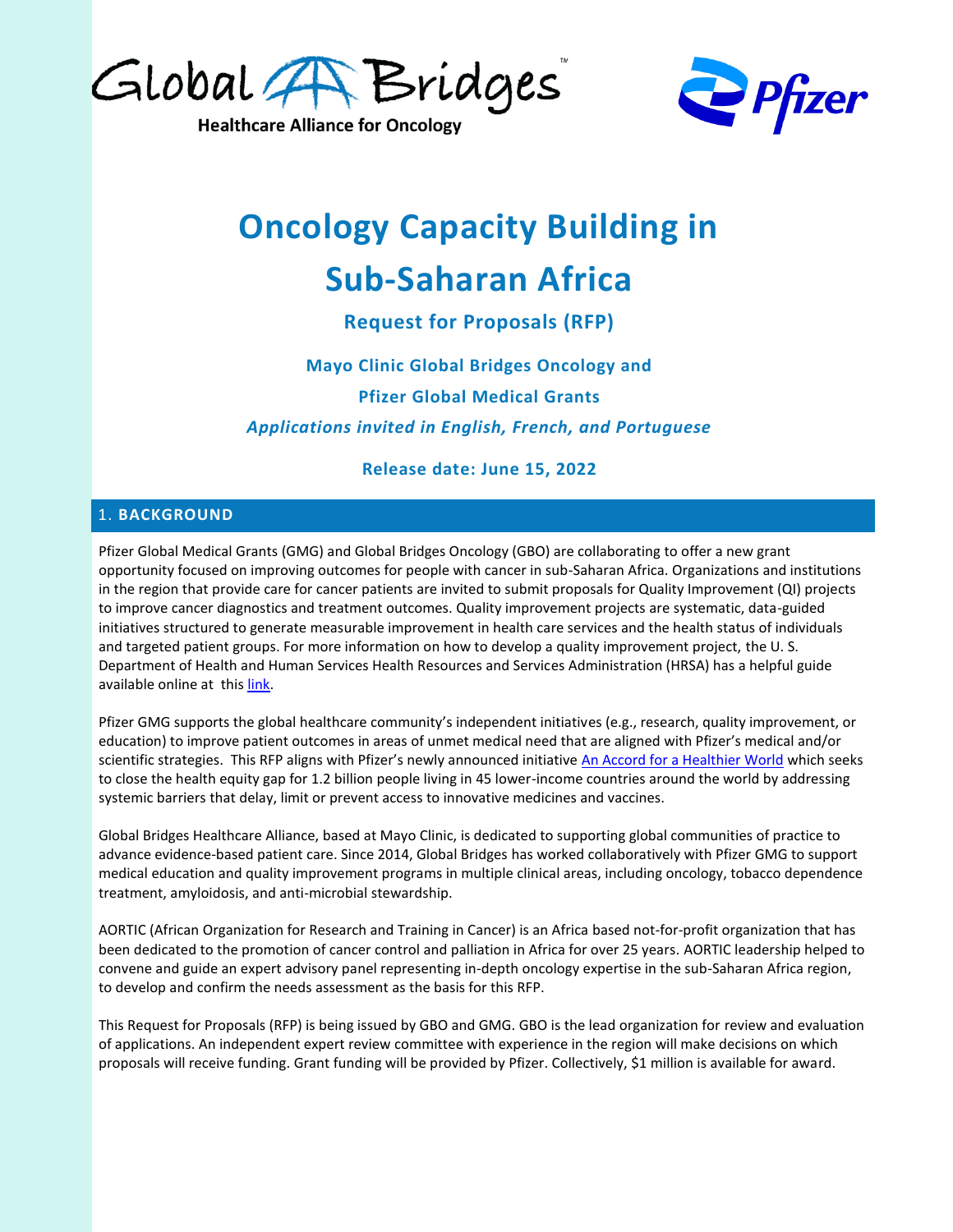#### 2. PURPOSE OF RFP

The purpose of this RFP is two-fold:

- 1. To fund, and provide technical support for, **quality improvement** projects to build cancer diagnostic and therapeutic capability among healthcare professionals in Sub-Saharan Africa.
- 2. To foster and catalyze productive interactions, collaboration, and sharing of learning among and between regional and global networks of cancer health care providers.

Funded projects will be eligible to receive technical support, provided by Mayo Clinic and other organizations, throughout the duration of the program.

#### 3. NEEDS ASSESSMENT/IDENTIFIED GAPS

Cancer is projected to become the singular cause of worldwide premature death with three-quarters of the overall burden being in low- and middle-income countries (LMIC) [1-8]. For Africa, current estimates predict 1.05 million new cancer cases and 700,000 cancer deaths yearly [9, 10]. As more than three quarters of cancer cases in Africa are advanced or metastatic, the most common cancers of the breast, cervix, and prostate are more than twice as deadly as in North America due to gross disparities in health care resources[4, 5, 8, 10, 11]. The causes of the poor cancer outcomes are complex and vast, intertwined in all facets of cancer care. A literature search and subsequent consensus opinion of an Advisory Committee comprised of global/regional cancer control experts identified the following specific factors exacerbating poor cancer outcomes:

- *1. Accurate cancer diagnostics and cancer staging modalities are inadequate and often inaccurate, impacting correct treatment options*
- *2. Cancer treatment options are scarce and geographically constrained, with limitations in access for all cancer care services and high rates of treatment abandonment*
- *3. Medical training programs are limited by the number of experienced mentors and lecturers at all levels and disciplines of medical training and workforce*
- *4. After completion of cancer therapy, cancer survivorship programs are limited or non-existent*
- *5. Data collection, management and critical review are inadequate, resulting in poorly informed public health policy*

The intent of this RFP is to invite proposals for quality improvement programs designed to accelerate initiatives to improve cancer care capacity based on the identified gaps above, with a particular focus on (1) accurate, timely diagnosis and (2) appropriate cancer treatment.

Additionally, accurate cancer diagnosis and treatment depend on skills from a broad range of health care workers, including but not limited to physicians and surgeons, nurses, pharmacists, medical physicists, and data managers. As each group plays an important role in the overall and holistic cancer patient experience, programs seeking funding are encouraged to consider a broad range of practitioners.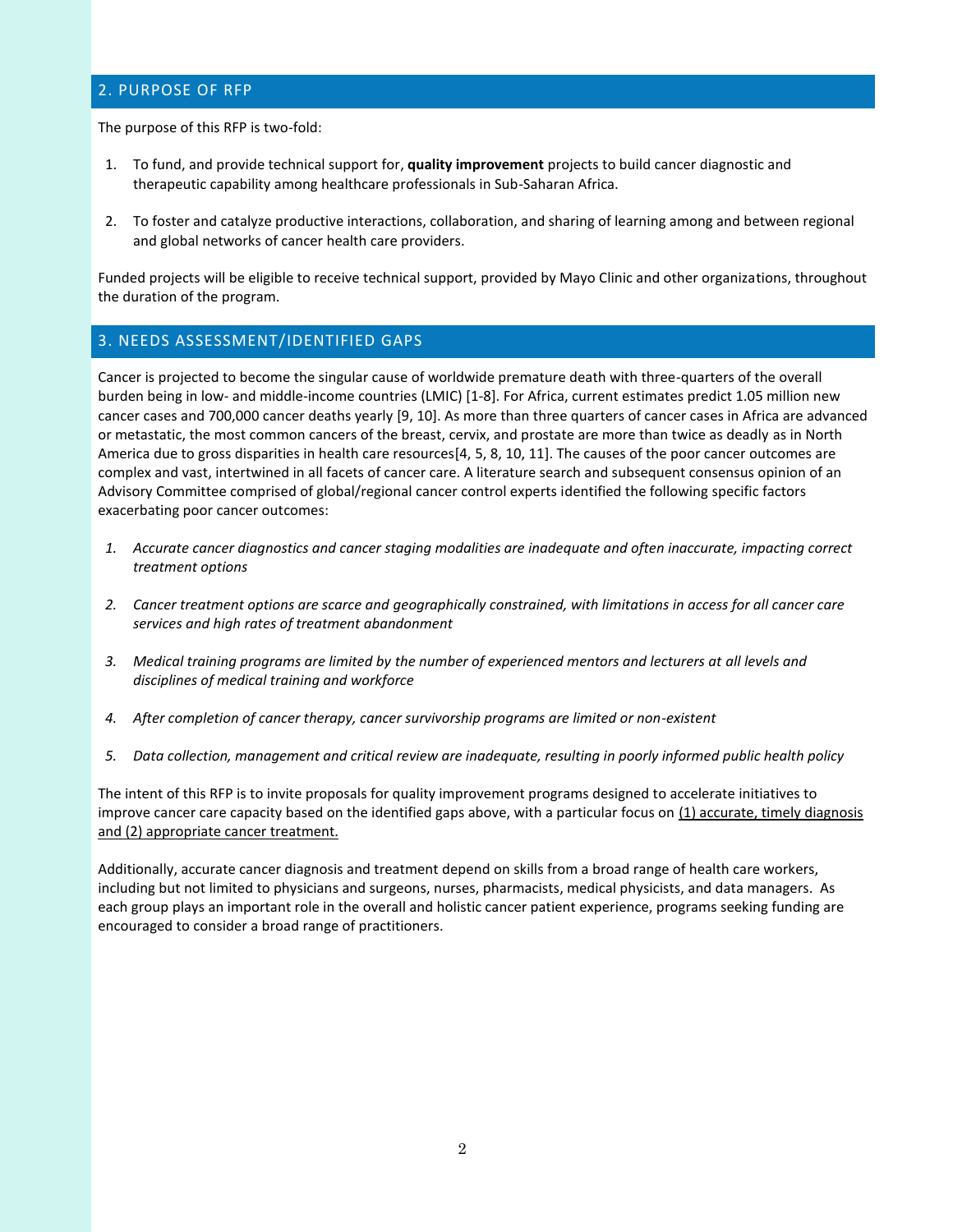#### **4. LETTERS OF INTENT/PURPOSE**

This RFP model employs a 2-stage process:

- Stage 1 is the submission of the Letter of Intent (LOI).
- Stage 2 is the full proposal for invited applicants.

The LOI is a brief summary that describes the project at a high level. The Review Committee will select LOIs which are best aligned with the intent of this RFP. All applicants will be notified with either an acceptance or declination. Successful applicants will be invited to submit a Full Proposal for funding consideration. A template for preparing your LOI is included as an attachment to this document.

#### **5. CHARACTERISTICS OF A SUCCESSFUL PROPOSAL**

- 1. Generally, the output of the proposed program should have a measurable impact on cancer care in the region, and not to be redundant of other known initiatives
- 2. Proposed programs should utilize technology and/or other resources that are **currently available** or likely to be available at the center in the next several years
- 3. Additionally, a successful proposal should include a definition of success and a detailed plan to measure the success of the project
- 4. The application should also include a sustainability plan, or other discussion on how the program could be implemented and expanded within the institution or region
- 5. Proposals with broad applicability and foster multi-disciplinary teamwork and inter-region collaboration are encouraged

#### **6. OUT OF SCOPE**

- 1. Clinical research programs
- 2. Programs designed to test the efficacy of therapeutic agents
- 3. Programs to develop research skills
- 4. Advocacy programs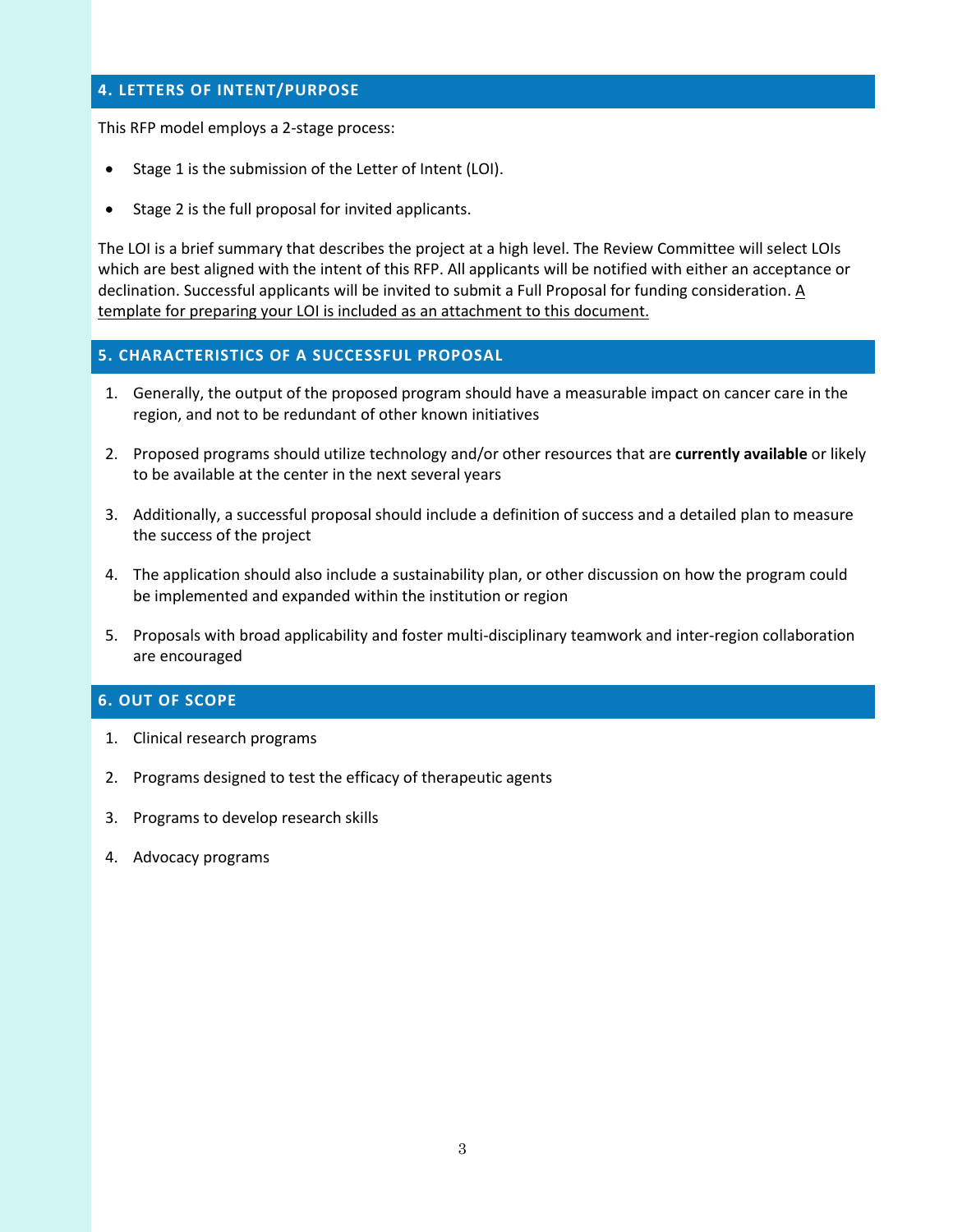## 7. **RFP KEY INFORMATION**

| The amount of the grant Pfizer will be prepared to fund for any project will depend<br>upon the expert review panel's evaluation of the proposal and costs involved and will                                                                                                                                                                                   |
|----------------------------------------------------------------------------------------------------------------------------------------------------------------------------------------------------------------------------------------------------------------------------------------------------------------------------------------------------------------|
|                                                                                                                                                                                                                                                                                                                                                                |
|                                                                                                                                                                                                                                                                                                                                                                |
|                                                                                                                                                                                                                                                                                                                                                                |
| Proposals should address diagnostic and/or therapeutic capacity among a broad range<br>of health care professionals, including but not limited to physicians, surgeons, nursing<br>staff, pharmacists, medical physicists, data managers/statisticians, and other health<br>care workers who are directly involved in the diagnosis and/or management of adult |
| Organizations and institutions located in sub-Saharan Africa that provide care for                                                                                                                                                                                                                                                                             |
| Only organizations are eligible to receive grants, not individuals or physician-owned                                                                                                                                                                                                                                                                          |
| Multi-Institutional collaborations are welcome, provided that the lead applicant is<br>located in sub-Saharan Africa and all work is conducted for the benefit of patients in                                                                                                                                                                                  |
|                                                                                                                                                                                                                                                                                                                                                                |
|                                                                                                                                                                                                                                                                                                                                                                |
|                                                                                                                                                                                                                                                                                                                                                                |
|                                                                                                                                                                                                                                                                                                                                                                |
|                                                                                                                                                                                                                                                                                                                                                                |
|                                                                                                                                                                                                                                                                                                                                                                |
|                                                                                                                                                                                                                                                                                                                                                                |
|                                                                                                                                                                                                                                                                                                                                                                |
|                                                                                                                                                                                                                                                                                                                                                                |
|                                                                                                                                                                                                                                                                                                                                                                |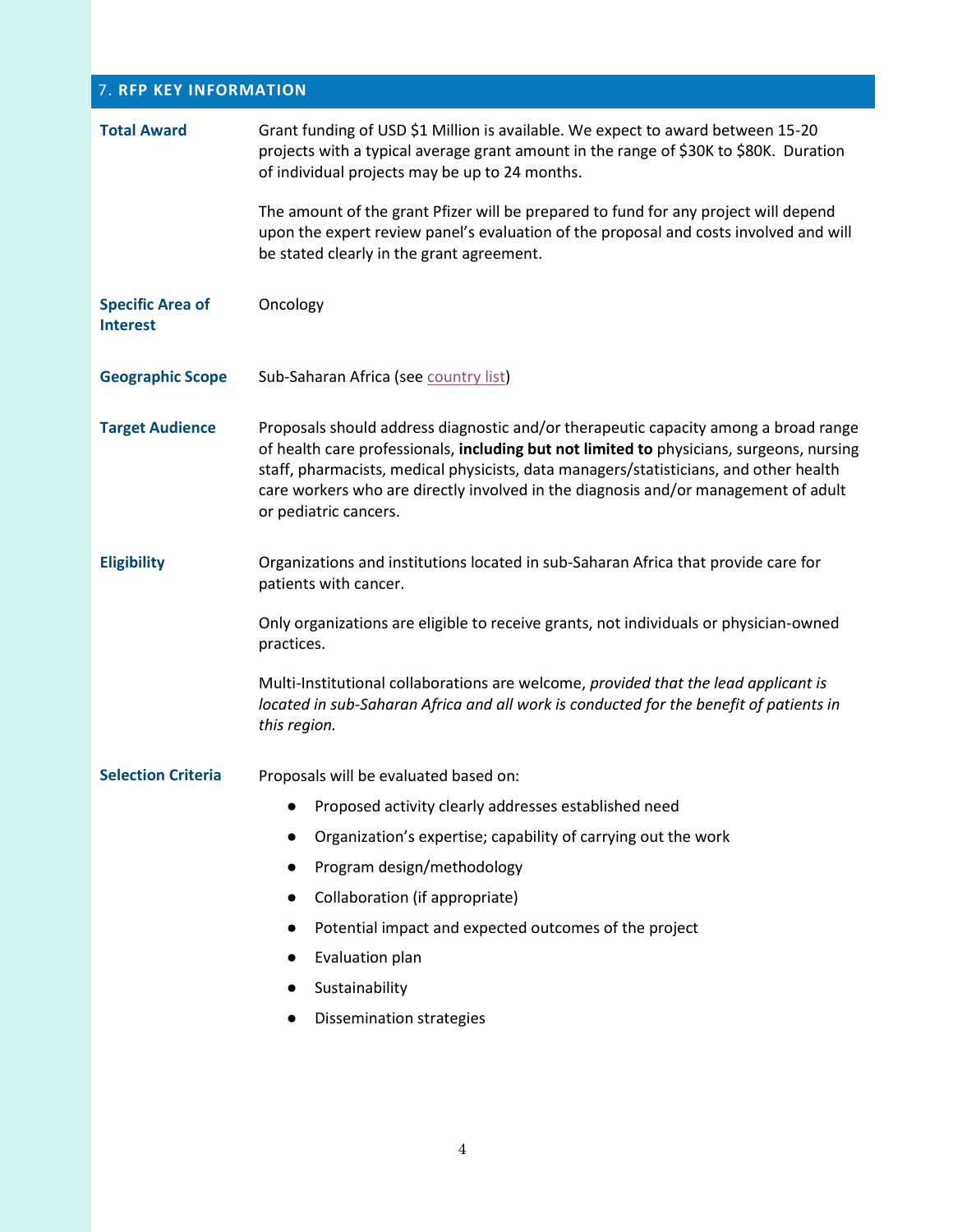| <b>Key</b>           | June 15, 2022-RFP released                                                                                                                                                                                                                                                                             |
|----------------------|--------------------------------------------------------------------------------------------------------------------------------------------------------------------------------------------------------------------------------------------------------------------------------------------------------|
| dates/Deadlines      | August 11, 2022-Letters of Intent due                                                                                                                                                                                                                                                                  |
|                      | October 18, 2022 - Applicants notified via email; selected applicants invited<br>$\bullet$<br>to submit full proposal                                                                                                                                                                                  |
|                      | December 1, 2022-Full proposals due date<br>$\bullet$                                                                                                                                                                                                                                                  |
|                      | February 23, 2023-Notification of full proposal decisions<br>$\bullet$                                                                                                                                                                                                                                 |
|                      | Q3-2023-Funded projects start                                                                                                                                                                                                                                                                          |
| <b>How to Submit</b> | Please go to http://www.cybergrants.com/pfizer/loi and sign in. First-time users<br>should click "REGISTER NOW". [Note: there are individual portals for each grant<br>application type (e.g., knowledge, LOI, research full proposal, and QI full proposal).<br>Please be sure to use the URL above.] |
|                      | Click the "Start a New LOI"                                                                                                                                                                                                                                                                            |
|                      | For the question "Competitive Grant?" select Yes<br>٠                                                                                                                                                                                                                                                  |
|                      | Select the following Competitive Grant Program Name:<br>$\bullet$<br>2022 Onc: Global Bridges Oncology Capacity Building in Sub-Saharan Africa                                                                                                                                                         |
|                      | Requirements for submission:                                                                                                                                                                                                                                                                           |
|                      | Complete all required sections of the online application (see Attachment).                                                                                                                                                                                                                             |
|                      | If you encounter any technical difficulties with the website, please click the<br>٠<br>"Technical Questions" link at the bottom of the page.                                                                                                                                                           |
|                      | If you are invited to submit a full proposal based on your LOI, a full proposal will<br>$\bullet$<br>be due on December 15, 2022. The requirements for the full proposal will be<br>communicated at the time that the LOI is accepted.                                                                 |
|                      | <b>IMPORTANT:</b> Be advised applications submitted through the wrong application type<br>and/or submitted after the due date will not be reviewed by the committee                                                                                                                                    |
| <b>Key Contacts</b>  | Katherine Kemper, MBA<br><b>Global Bridges Executive Director</b><br>Kemper.katherine@mayo.edu                                                                                                                                                                                                         |
|                      | Ai Ping Lee<br><b>Pfizer Grant Officer</b><br>aiping.lee@pfizer.com                                                                                                                                                                                                                                    |
|                      | Kenneth Merrell, MD, MS<br>Department of Radiation Oncology, Mayo Clinic<br><b>Global Bridges Oncology Medical Director</b><br>merrell.kenneth@mayo.edu                                                                                                                                                |
|                      | If you have questions regarding this RFP, please direct them in writing to Katie<br>Kemper, Global Bridges Executive Director(kemper.katherine@mayo.edu) or Ai Ping<br>Lee, Pfizer Grant Officer (aiping.lee@pfizer.com) with the subject line, "GBO Sub-<br>Saharan Africa RFP"                       |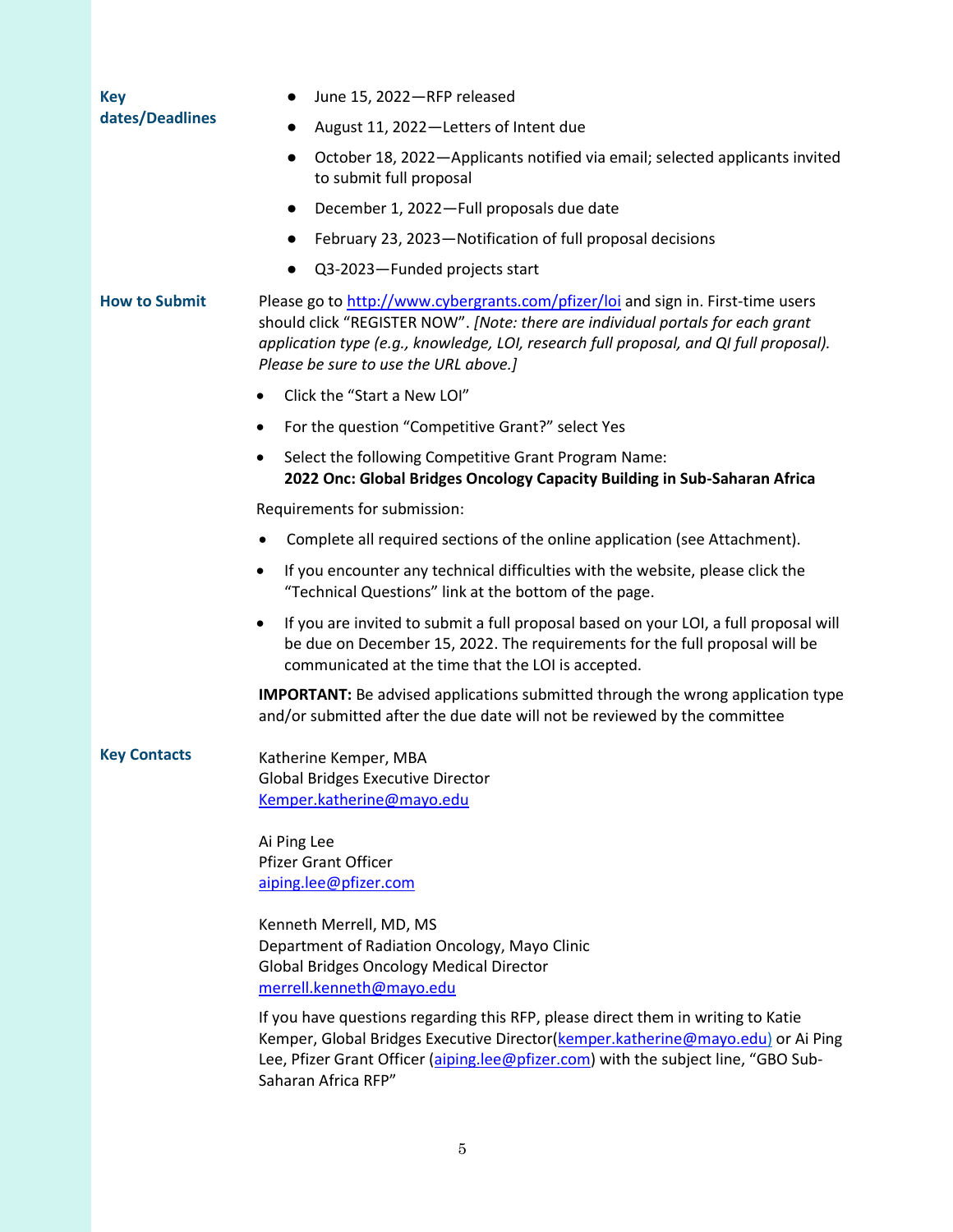#### **Grant Agreements** • If your grant is approved, your institution will be required to enter into a written grant agreement with Pfizer. Please click [here](https://www.cybergrants.com/pfizer/docs/QIGrant_ContractTerms_GMGS.pdf) to view the core terms of the agreement.

• Pfizer has drafted the terms of these agreements to be balanced and reasonable and to further the goals of both parties. Negotiating grant agreements requires significant resources, so please ensure that your institution (including your legal department) is able and willing to abide by these terms before proceeding with submission of your application as they will need to be accepted in their entirety.

#### 5. REFERENCES

1. Lancet, T., *GLOBOCAN 2018: counting the toll of cancer*. 2018.

2. Kyu, H.H., et al., *Global, regional, and national disability-adjusted life-years (DALYs) for 359 diseases and injuries and healthy life expectancy (HALE) for 195 countries and territories, 1990–2017: a systematic analysis for the Global Burden of Disease Study 2017.* The Lancet, 2018. **392**(10159): p. 1859-1922.

3. Bray, F., et al., *Global cancer statistics 2018: GLOBOCAN estimates of incidence and mortality worldwide for 36 cancers in 185 countries.* CA: a cancer journal for clinicians, 2018. **68**(6): p. 394-424.

4.Naghavi, M., et al., *Global, regional, and national age-sex specific mortality for 264 causes of death, 1980–2016: a systematic analysis for the Global Burden of Disease Study 2016.* The Lancet, 2017. **390**(10100): p. 1151-1210.

5.Gelband, H., et al., *Cancer: disease control priorities, (volume 3).* 2015.

6.Hunter, D.J. and K.S. Reddy, *Noncommunicable diseases.* New England Journal of Medicine, 2013. **369**(14): p. 1336- 1343.

7.Horton, R., *Non-communicable diseases: 2015 to 2025.* Lancet (London, England), 2013. **381**(9866): p. 509-510.

8. Lozano, R., et al., *Global and regional mortality from 235 causes of death for 20 age groups in 1990 and 2010: a systematic analysis for the Global Burden of Disease Study 2010.* The lancet, 2012. **380**(9859): p. 2095-2128.

9. Bray, F., et al., *Cancer in sub-Saharan Africa in 2020: a review of current estimates of the national burden, data gaps, and future needs.* The Lancet Oncology, 2022.

10. Bray, F., et al., *Global cancer statistics 2018: GLOBOCAN estimates of incidence and mortality worldwide for 36 cancers in 185 countries.* CA Cancer J Clin, 2018. **68**(6): p. 394-424.

11. Lopez, A.D., et al., *Measuring the Global Burden of Disease and Risk Factors, 1990-2001*, in *Global Burden of Disease and Risk Factors*, A.D. Lopez, et al., Editors. 2006: Washington (DC).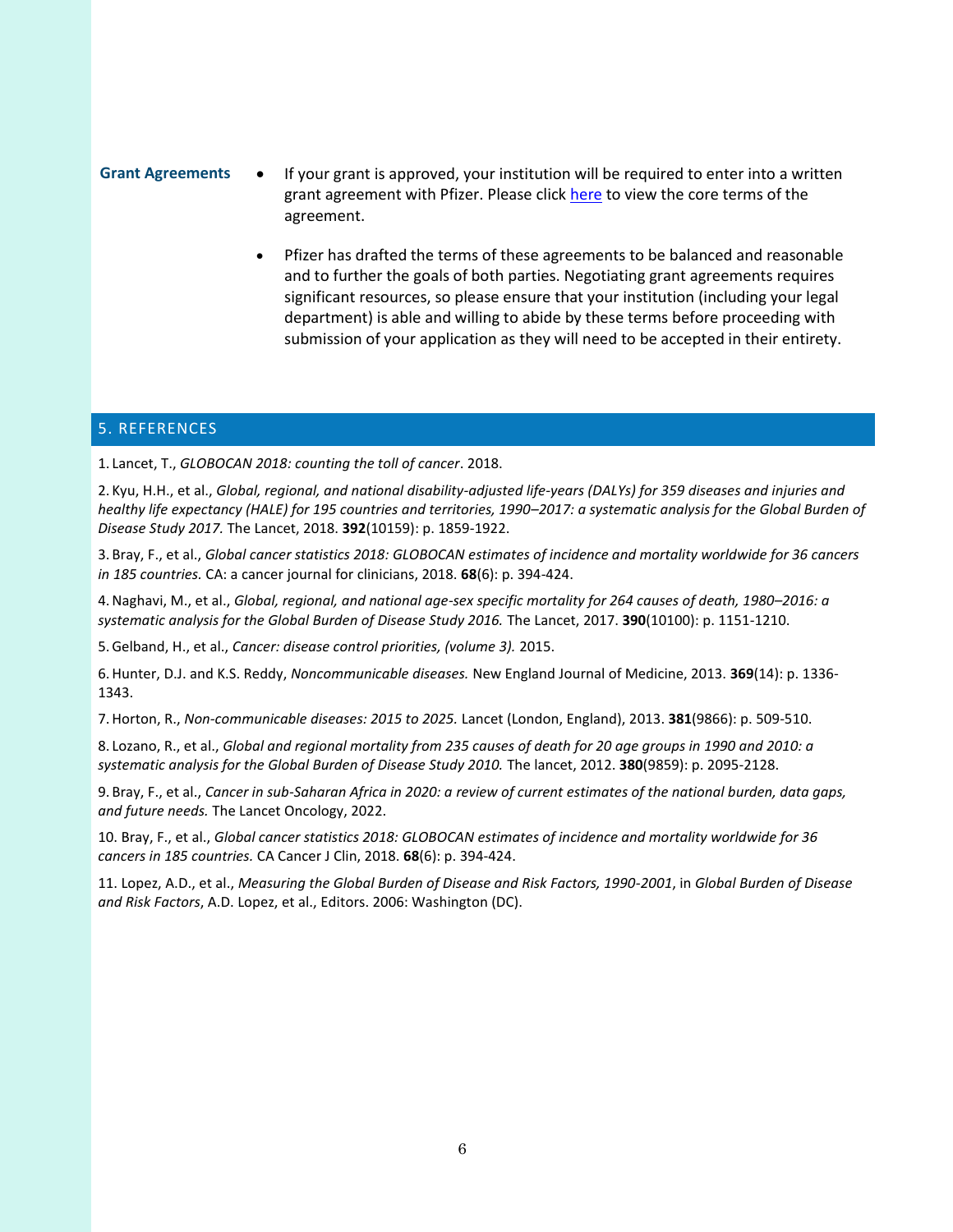## **APPENDIX A**

### **BUILDING CAPACITY FOR CANCER DIAGNOSIS AND TREATMENT IN SUB-SAHARAN AFRICA LETTER OF INTENT (LOI) REQUIREMENTS**

The Letter of Intent (LOI) will be accepted via the online application. When answering the LOI questions in the application please keep the following in mind:

| <b>Goals and</b><br><b>Objectives</b>                         | Briefly state the overall goal of the project. Also describe how this goal aligns with the<br>focus of the RFP and the goals of the applicant organization(s).                                                                                                                                                                                                                                                                                                                                                         |
|---------------------------------------------------------------|------------------------------------------------------------------------------------------------------------------------------------------------------------------------------------------------------------------------------------------------------------------------------------------------------------------------------------------------------------------------------------------------------------------------------------------------------------------------------------------------------------------------|
|                                                               | List the overall objectives you plan to meet with your project, both in terms of<br>implementation and expected outcomes. Objectives should describe the target<br>population as well as the outcomes you expect to achieve as a result of conducting the<br>project.                                                                                                                                                                                                                                                  |
| <b>Assessment of</b><br><b>Need for the</b><br><b>Project</b> | Please include a quantitative baseline data summary, initial metrics (e.g., quality<br>measures), or a project starting point (please cite data on gap analyses or relevant<br>patient-level data that informs the stated objectives) in your target area. Describe the<br>source and method used to collect the data. Describe how the data were analyzed to<br>determine that a gap existed. If a full analysis has not yet been conducted, please include<br>a description of your plan to obtain this information. |
| <b>Target Audience</b>                                        | Describe the primary audience(s) targeted for this project. Also indicate whom you<br>believe will directly benefit from the project outcomes. Describe the overall population<br>size as well as the size of your sample population.                                                                                                                                                                                                                                                                                  |
| <b>Project Design</b><br>and Methods                          | Describe the planned project and the way it addresses the established need.                                                                                                                                                                                                                                                                                                                                                                                                                                            |
|                                                               | Address how quality improvement and/or implementation science methods will be<br>applied.                                                                                                                                                                                                                                                                                                                                                                                                                              |
| <b>Innovation</b>                                             | Both projects that implement proven methods and those that explore innovative<br>approaches will be considered. As applicable:                                                                                                                                                                                                                                                                                                                                                                                         |
|                                                               | Describe how this project builds upon existing work, pilot projects, or ongoing<br>$\bullet$<br>projects developed either by your institution or other institutions related to this<br>project.<br>Describe how this project is innovative, with a rationale for why the innovation is<br>$\bullet$<br>likely to be successful and contribute to improved cancer diagnosis and/or<br>treatment.                                                                                                                        |